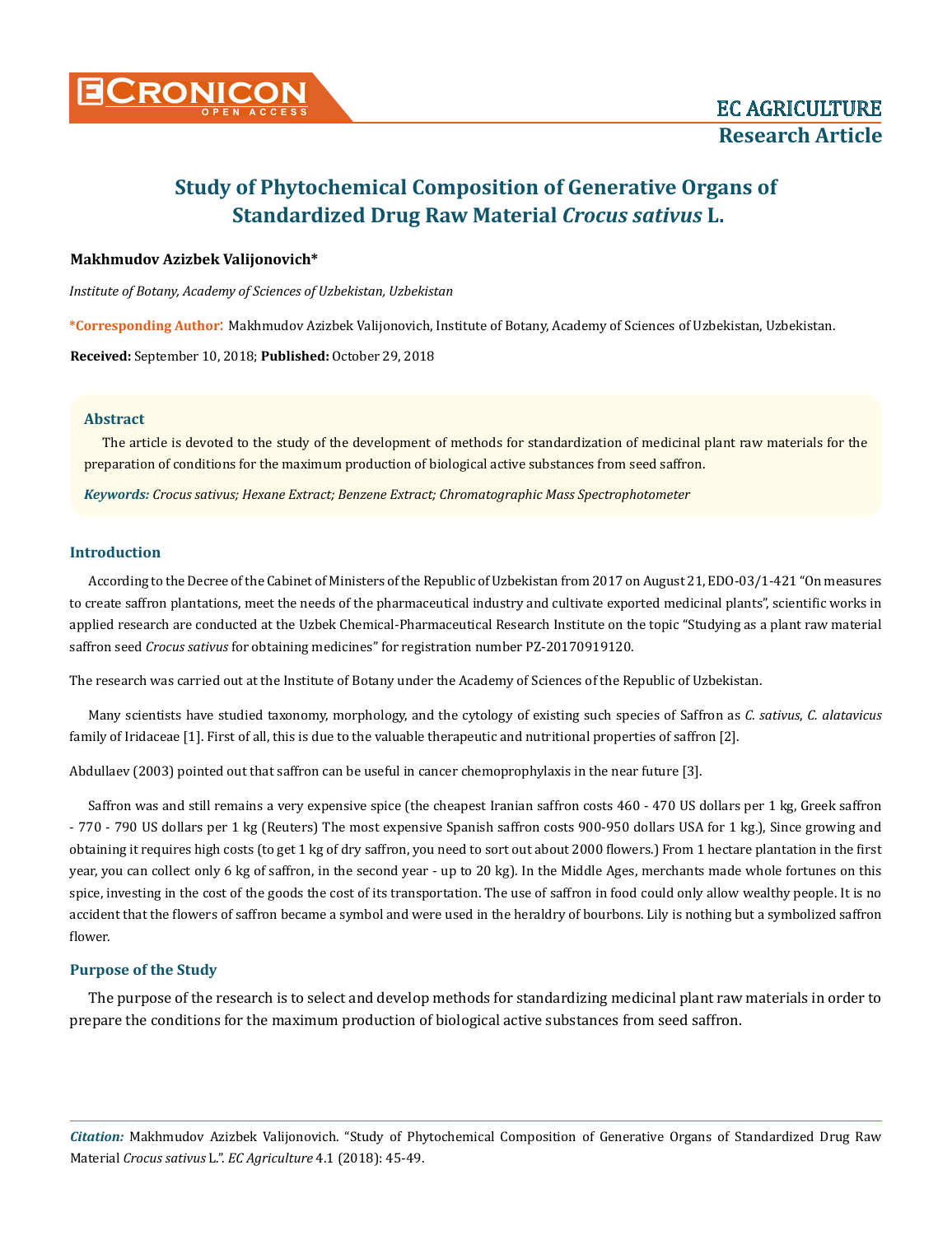#### **Methodology and Results**

The analysis of literature sources showed the effectiveness of the application of stigmas of the flowers of the tuberous saffron plant (*C. sativus*) [3,4].

Dried in the conditions of herbal drying, vegetable raw materials are randomly confused fragile non-adherent filaments, consisting of stigmas, single or sitting on short posts of three stigmas. Each stigma has the appearance of a differently curved tubule, widening gradually towards the apex and terminating in an irregularly irregular jagged margin [5].

To determine the authenticity, a sample of 100 grams of ground saffron was placed in a measuring glass flask with a capacity of 1000 cm<sup>3</sup> and poured into a third of the volume of purified water. Extraction of colorants was carried out for 20 minutes and then insisted for 12 hours. The volume in the flask was brought to a mark and with thorough mixing the aqueous phase was colored bright yellow.

The organoleptic analysis showed that the color of the stigma is dark orange with a transition in the lower part to yellow, the taste is spicy, specific for saffron (glycoside picrocrocin), the smell is spicy-bitterish, slightly tart (aldehyde-safranal).

Further according to ND [1] conducted studies to determine the mass shares of the following quality criteria: moisture; general ash; ash, insoluble in 10% hydrochloric acid; essential oil; stagnant and stumbling into hard-to-break lumps of stigmas; crushed stigmas passing through a sieve with holes of 2 mm; foreign impurities. Table 1 shows the results of the study of the above indices in serial samples of medicinal raw materials, the results comparatively compared with the permissible norms (Table 1).

| N <sub>o</sub> | <b>Indicators</b>                                                                               |     | <b>Results</b> |                 |
|----------------|-------------------------------------------------------------------------------------------------|-----|----------------|-----------------|
|                |                                                                                                 |     | <b>Norm</b>    | <b>Actually</b> |
|                | Mass fraction of moisture,%, not more than                                                      | 15  | 12,0           | 10,7            |
| 2              | Fraction of total mass of total ash,%, maximum                                                  | 10  | 7,0            | 6,3             |
| 3              | Mass fraction of ash insoluble in 10% hydrochloric acid,%, not less than                        | 100 | 1,5            | 1.7             |
| 4              | Fraction of total mass of essential oil,%, not less than                                        | 100 | 0.5            | 0,8             |
| 5              | Mass fraction of stigmas impure and stuck in hard-to-separate lumps,%, not more<br>than         | 100 | 5,0            | 3,2             |
| 6              | Mass fraction of crushed stigmas passing through a sieve with holes of 2 mm,%, not<br>more than | 100 | 2,0            | 1,6             |
| 7              | Mass fraction of foreign impurities,%, not more than                                            | 100 | 0,1            | 0,06            |

*Table 1: The results of a comparative study of C. sativus under the conditions of introduction.*

To determine the quantity in plant raw materials of value both in the therapeutic and nutritional plan of the basic substances, scientists recommend two methods: by distillation (Guenther E) and HPLC (Kun and Winterstein) [6,7].

Using the ground according to specifications, the raw materials obtained an extract based on hexane and benzene by the method of three-time maceration. Preliminary experiments to identify and determine the amount of constituents were carried out in an agilent 7890AGC gas chromatograph and an AGILENT 5975 C inet MSD chromatographic mass spectrophotometer. The obtained mass spectra were compared with the information of the electronic library W8N05ST.L and NIST08. The results are shown in tables 2, 3 and figures 1, 2.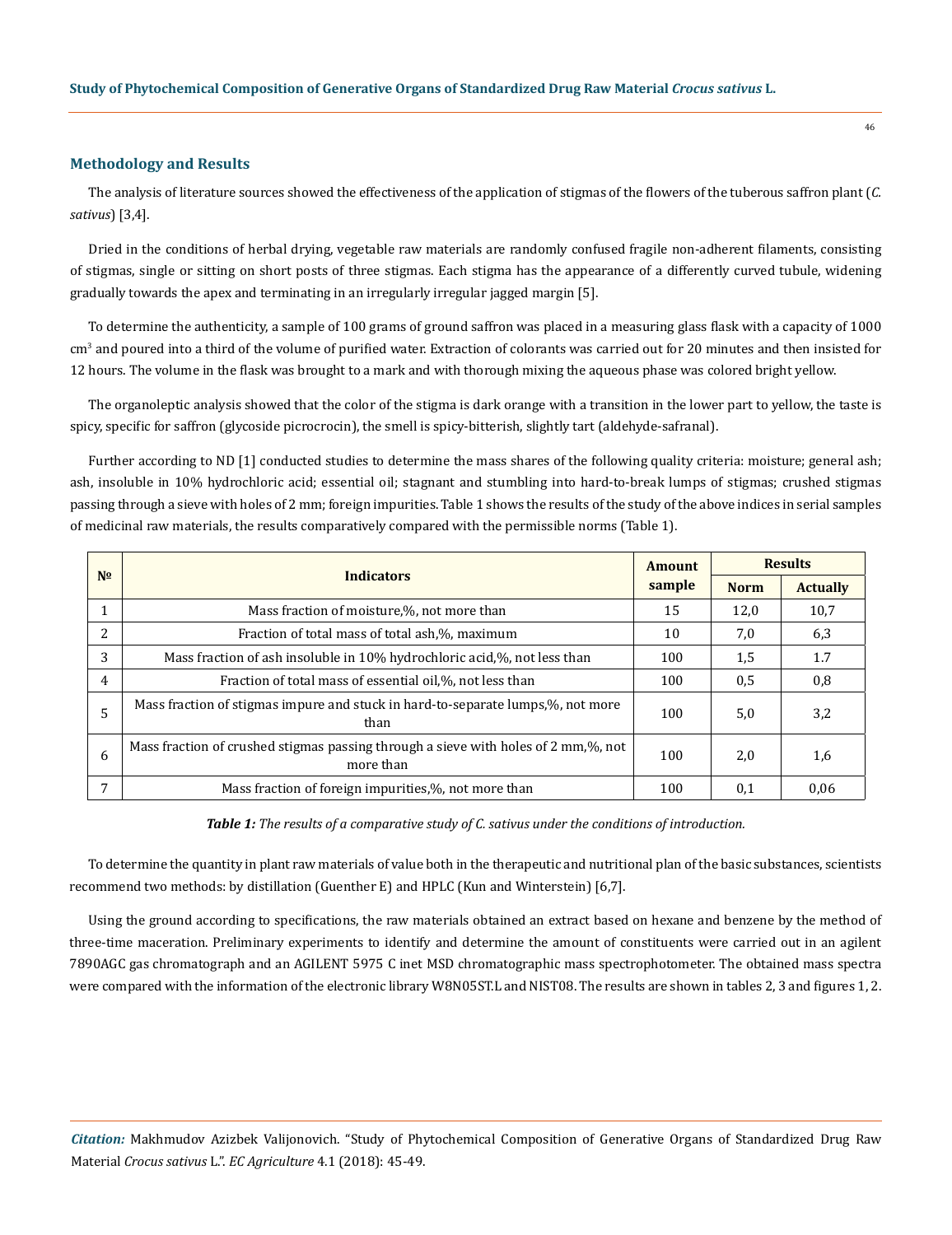# **Study of Phytochemical Composition of Generative Organs of Standardized Drug Raw Material** *Crocus sativus* **L.**

| N <sup>o</sup>           | Name of component                                                         | Retention time, sec.<br>(R <sub>r</sub> ) | Content, % | <b>Retention index,</b><br>(RI) |
|--------------------------|---------------------------------------------------------------------------|-------------------------------------------|------------|---------------------------------|
| 1                        | 1-Carboxaldehyde-5,5-dimethyl-2-methylene-3-cyclohexene                   | 8.258                                     | 2.73       | 1110                            |
| $\overline{\mathcal{L}}$ | $\alpha$ - Isophorone                                                     | 8.498                                     | 7.02       | 1126                            |
| 3                        | 2,6,6- Vachmethyl -2-cyclohexene-1,4-dione                                | 8.848                                     | 7.72       | 1149                            |
| $\overline{4}$           | 2,2,6- Vachmethyl -1,4- cyclohexanedione                                  | 9.223                                     | 5.74       | 1173                            |
| 5                        | 2,6,6- Vachmethyl -1,3- cyclohexanedione -1- carbaldehyde                 | 9.715                                     | 23.40      | 1205                            |
| 6                        | 2-Hydroxy-3,5,5-omethyl-2-cyclohexene-1,4-dione                           | 10.250                                    | 1.55       | 1242                            |
| 7                        | 4-Hydroxy-3,5,5-osmethyl-2-cyclohexen-1-one                               | 11.394                                    | 8.29       | 1322                            |
| 8                        | 2,4,4-Vachmethyl-3-carboxaldehyde-5-hydroxy-1-<br>cyclohexanone-2,5-diene | 12.433                                    | 8.20       | 1396                            |

*Table 2: The chemical composition of the hexane extract of C. sativus.*

| N <sub>2</sub> | <b>Name of component</b>                                    | Retention time, sec. (R.) | Content, % | <b>Retention index, (RI)</b> |
|----------------|-------------------------------------------------------------|---------------------------|------------|------------------------------|
| $\mathbf{1}$   | Heptanal                                                    | 4.851                     | 0.24       | 904                          |
| 2              | γ- Crotonolactone                                           | 5.177                     | 1.92       | 923                          |
| 3              | н- Undekan                                                  | 8.098                     | 0.20       | 1100                         |
| 4              | Nonanal                                                     | 8.196                     | 0.82       | 1106                         |
| 5              | α-Isophorone                                                | 8.504                     | 0.93       | 1126                         |
| 6              | 4- Oxoisophorone                                            | 8.848                     | 1.25       | 1149                         |
| 7              | 2,2,6- Vachmethyl -1,4-cyclohexanedione                     | 9.229                     | 1.16       | 1174                         |
| 8              | Dihydro-4-hydroxy-2 (3H) -furanone                          | 9.635                     | 9.43       | 1200                         |
| 9              | 3,4-Dihydroxybutane acid addition of $\gamma$ -lactone      | 10.557                    | 0.69       | 1264                         |
| 10             | н-Tridecane                                                 | 11.074                    | 0.97       | 1299                         |
| 11             | $\beta$ - Methylnaphthalene                                 | 11.148                    | 0.85       | 1304                         |
| 12             | 4-Hydroxy-3,5,5-trimethyl-2-cyclohexen-1-one                | 11.406                    | 2.77       | 1323                         |
| 13             | $\alpha$ - Tetradecan                                       | 12.347                    | 0.58       | 1390                         |
| 14             | н-Tetradecan                                                | 12.445                    | 4.78       | 1397                         |
| 15             | Octylcyclohexane                                            | 13.109                    | 0.73       | 1445                         |
| 16             | 2,6-Di-tert-butyl-p-benzoquinone                            | 13.435                    | 0.57       | 1468                         |
| 17             | Pentadecane                                                 | 13.773                    | 2.16       | 1492                         |
| 18             | $\alpha$ -Hexadecylen                                       | 14.984                    | 0.56       | 1577                         |
| 19             | н- Cetane                                                   | 15.083                    | 1.26       | 1584                         |
| 20             | н-Heptadecane                                               | 16.479                    | 2.02       | 1677                         |
| 21             | 3,5-Di-t-butyl-4-hydroxybenzaldehyde                        | 17.425                    | 1.17       | 1736                         |
| 22             | Z-8- Hexadecene                                             | 17.893                    | 3.02       | 1764                         |
| 23             | Methyl 3- (3,5-di-tert-butyl-4-hydroxyphenyl)<br>propionate | 20.850                    | 3.28       | 1911                         |
| 24             | Dibutyl phthalate                                           | 21.619                    | 10.56      | 1936                         |

*Table 3: The chemical composition of the benzene extract of C. sativus.*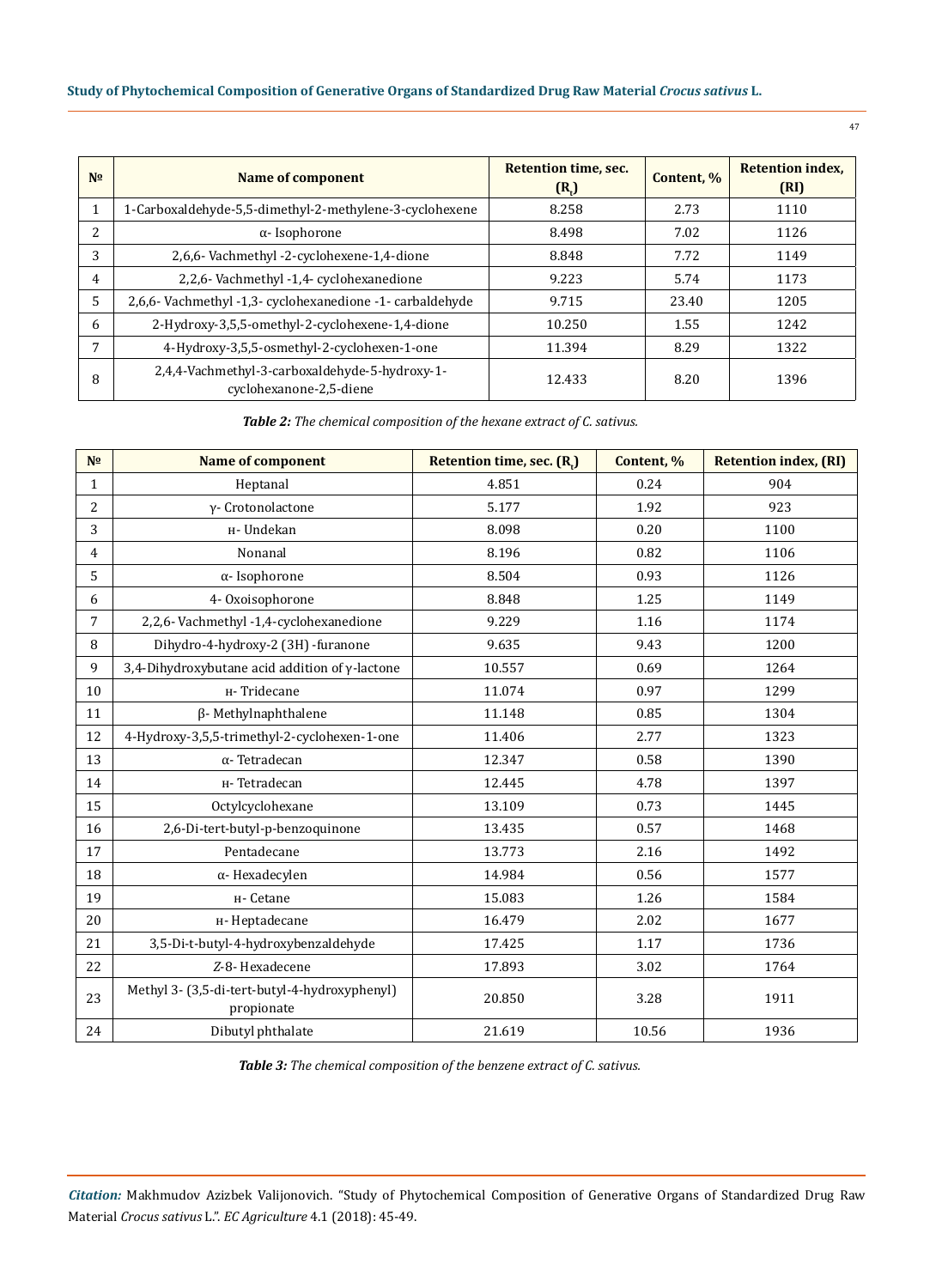### **Study of Phytochemical Composition of Generative Organs of Standardized Drug Raw Material** *Crocus sativus* **L.**



48